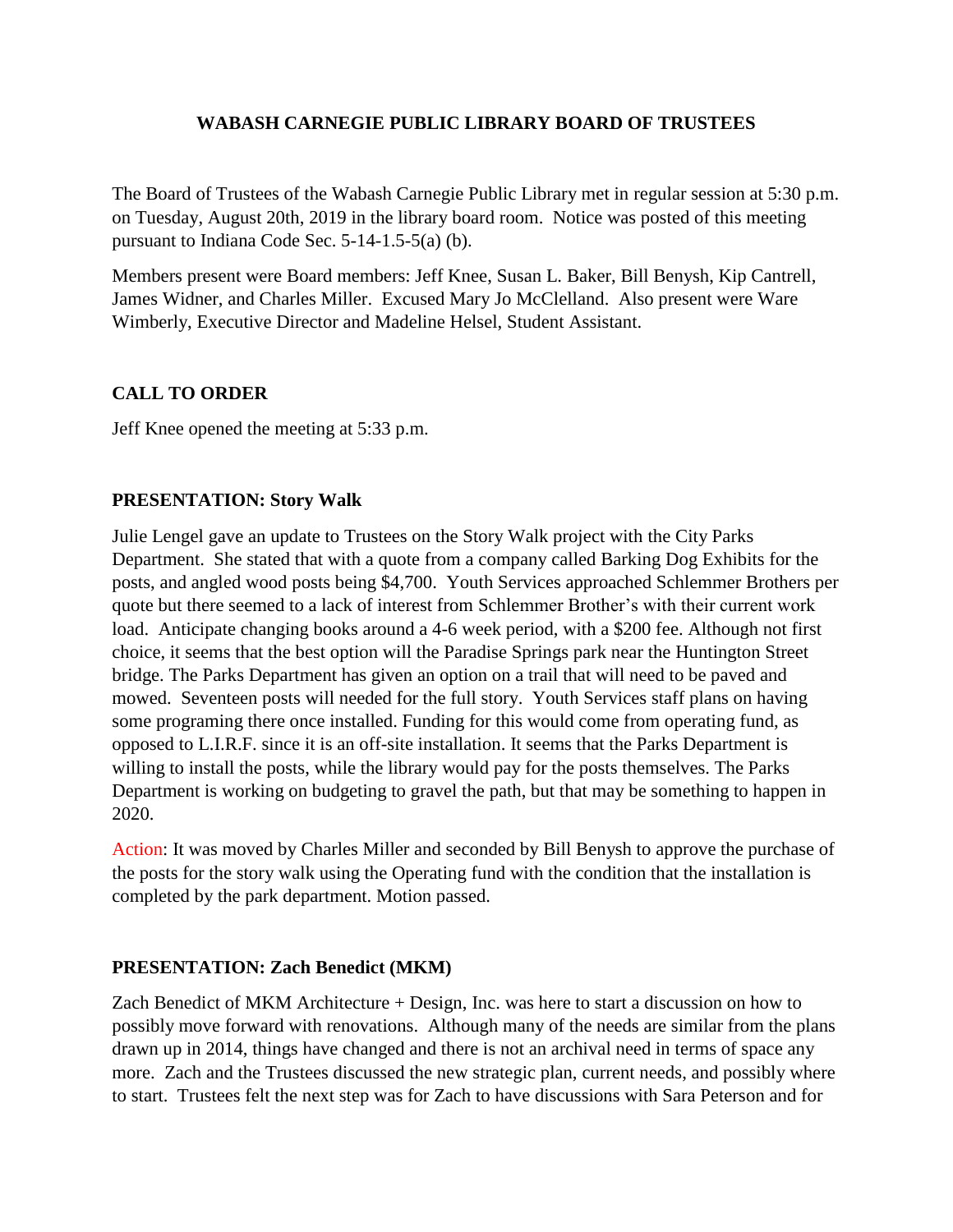Zach to get Sara's thoughts on where Sara felt things in terms of the plan stood. Once Sara and Zach had communications and subsequently talked to Ware, Trustees would evaluate possible next steps.

### **CENSENSUS AGENDA**

The Consensus agenda was presented.

Approval of July  $16<sup>th</sup>$ , 2019, Minutes – Revised and corrected.

Financial Report

July Payroll

August Claims – An American Eagle claim seemed high. Ware called American Eagle about that bill. American Eagle admitted a \$300 overcharge and will credit the library on any further invoice.

Action: It was moved by Susan L. Baker and seconded by Charles Miller to accept the agenda. Motion passed.

# **PRESIDENT'S REPORT**

No report.

# **COMMITTEE REPORT**

No report.

#### **NEW BUSINESS**

#### 2020 Budget

It is time to advertise the 2020 budget. It was formerly advertised in the local newspaper, but now the budget is advertise in the State of Indiana's Gateway public database. Trustees reviewed the proposed budget for 2020 and moved to advertise it.

Action: It was moved by Bill Benysh and seconded by Susan L. Baker to advertise the 2020 budget.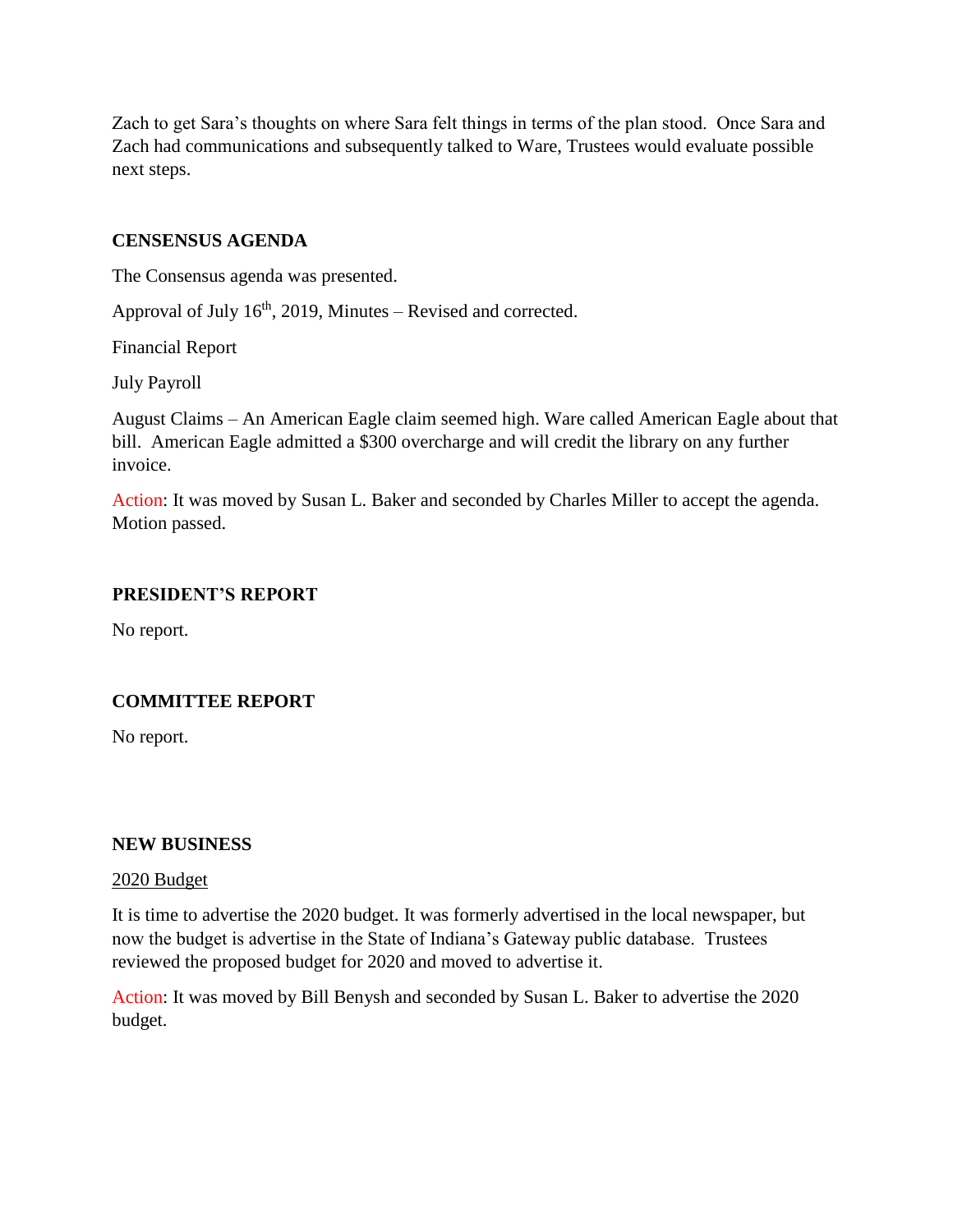#### New Hires

Over the past couple of months we have seen a lot of changes in regards to staff and their responsibilities. With Joe Rayl leaving us for Delphi Public Library and Theresa Singleton resigning, a number of current staff have taken over new responsibilities along with new people joining our team. Ware reviewed the new hires as follows and recommended approval.

*Circulation Assistant* (part-time): Katie Singleton started about a week ago and she is picking up things quickly. Katie works 12 to 20 hours depending on the week and primarily from 4 to 8 on Tuesday, Wednesday, and Thursday. She also works every 3<sup>rd</sup> Saturday.

*Student Assistant* (upstairs): Hired Peighton King who is a junior at Wabash High School as the second Student Assistant upstairs. She started this week and had a good first day (Tuesday). She will be working Monday and Thursday nights along with every other week-end.

*Circulation and System Manager*: After interviewing 4 candidates involving 3 were from outside the current staff and 1 person was on the current staff, I hired Cody Abbott as the new Circulation and Systems Manager. I hired Cody for a few reasons. First, Cody has been a very dependable and good team member since he started. Also, he has some really excellent ideas on ways to improve our Circulation procedures in regards to the manner and technology.

A concern is of course the impending marriage of Cody and Abby. They will not be supervising each other with Cody's new position. Cody will have to take some additional courses online in the future for the Library Certification 5 that goes with the Circulation and System Manager position. Cody will be leaving the Assistant Technical Services Manager position but will to do have some duties that overlap until a new Assistant Technical Services Manager can be hired.

For the Assistant Technical Services position, Bethany DuBois (Technical Services Manager) has two interviews set up for this coming Thursday. Both candidates are well qualified. I am not planning on advertising the position unless I think needed following the interviews on Thursday.

If one the two candidates interviewed on Thursday is hired, I want to advertise the Custodian position starting September 1<sup>st</sup>.

Ware commended the staff who are doing very well with all of this transitions in terms of new faces and responsibilities. Trustees and Ware discussed the hires and where things from a staffing perspective.

Action: It was moved by James Widner and seconded by Charles Miller to approve the new hires. Motion passed.

### **DIRECTOR'S REPORT/ADMINISTRATIVE UPDATE**